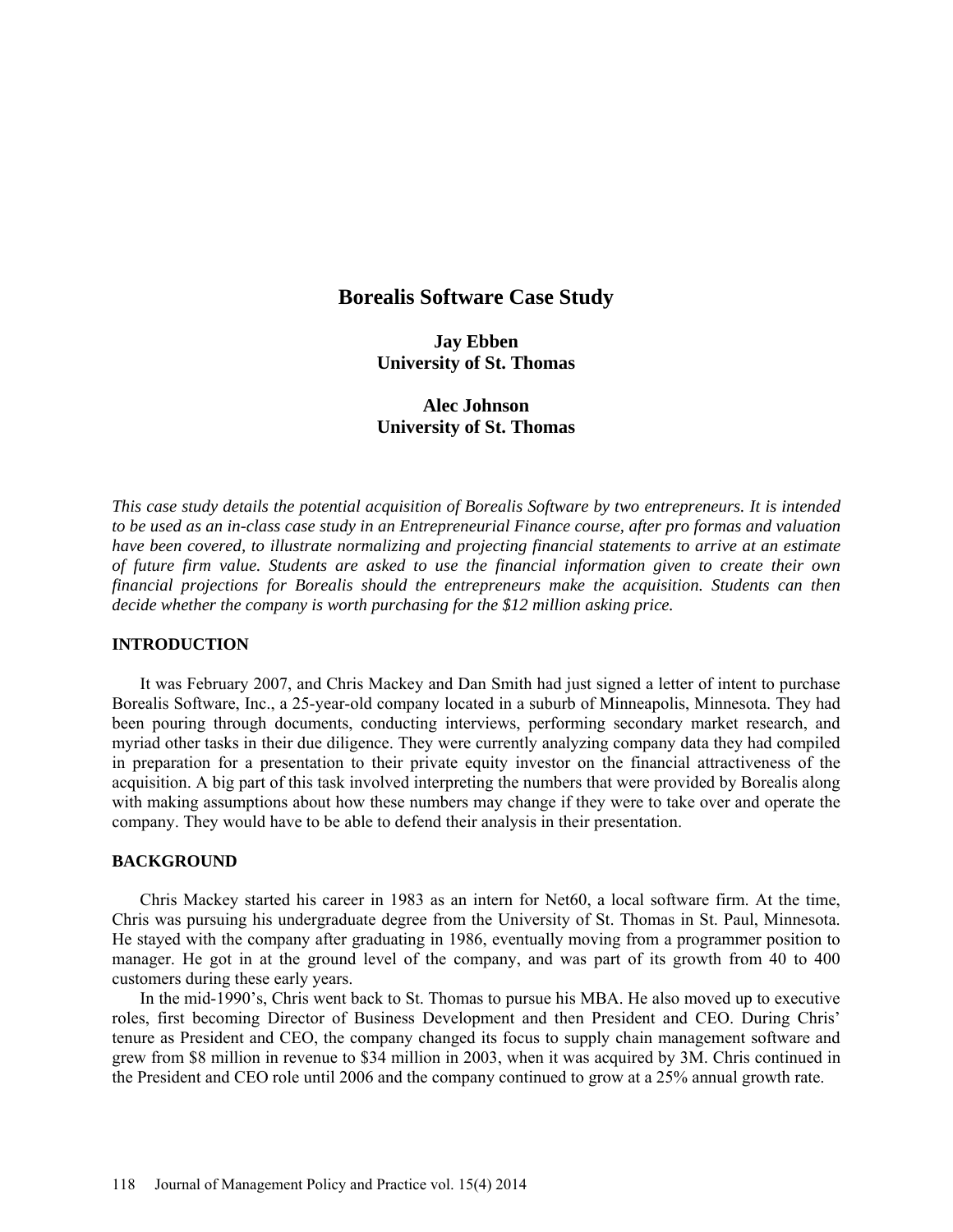Dan Smith had spent his career in finance roles for various firms. He spent ten years as an accountant for Deloitte & Touche, and then moved into finance at Honeywell. One of his positions at Honeywell was CFO of a \$1.8 billion business unit that undertook several acquisitions. He left Honeywell to become CFO of Contingency Software, which was sold in January 2003 for \$160 million. He then joined Net60, where he and Chris worked together for the first time and helped to lead Net60 in the 3M acquisition (see Exhibit 1 for Net60 operational performance).

### **THE NEXT VENTURE**

After their post-acquisition commitments to Net60 were up, Chris and Dan discussed teaming up on "the next venture." From their experience in pursuing acquisitions at Net60, they had noticed a trend toward consolidation in the software industry. However, private equity firms needed to deploy too much money to take an interest in smaller software firms with less than \$20-25 million in revenues. With over 11,000 software firms under \$20 million in revenue, they believed there was ample opportunity to pursue a consolidation strategy with smaller software firms. They could acquire 3-4 smaller software firms in a similar vertical market, resulting in revenues over \$50 million and a potential exit to a private-equity or strategic buyer. They believed that such a sale would command a price of between 8 and 14 times EBITDA.

In early 2007, they formed NextMove LLC, which would be the entity that would search for and acquire each firm. They approached a large capital firm, with whom Chris and Dan had established a close professional relationship, to fund the search. The firm invested \$1.98 million in preferred stock, and Chris and Dan were in business (see Exhibit 2 for deal summary).

#### **BOREALIS SOFTWARE**

At the time they were forming NextMove, Chris and Dan were introduced to Borealis Software through an investment bank they had approached in beginning their search. Borealis had been founded in the mid-1980's and the founder was now 65-years-old and looking to retire. After an initial look at the business, Chris and Dan submitted a letter of intent to purchase the stock of Borealis for approximately \$12 million. This equated to about 1x revenue and 2x recurring revenue, which was low for software firms in general, but fairly consistent with acquisition multiples for very small, mature software companies (see Exhibits 3-8 for select data on Borealis).

Borealis sold Computer Telephone Integration (CTI) software to specific vertical markets, with its main focus on the healthcare industry. Borealis's CTI software unified telephone, paging, and computer information systems, and provided emergency notification and response capabilities. The software enabled organizations to reduce call center staff by 50% and to increase customer service via aspects such as increasing the likelihood of finding on-call staff.

Chris and Dan were immediately attracted to Borealis's market space. The CTI market was approximately \$100 million, large enough to make money, but too small to attract large competitors like Cisco. Borealis was one of four market leaders, none of which held a dominant position. Healthcare organizations, and hospitals in particular, were what Chris and Dan referred to as "sticky": they were unlikely to switch communications systems.

Borealis had 80 employees and was on pace to generate \$12 million in revenues for fiscal year 2007 (year ending May 2007). The company had approximately 200 active customers, with the top ten customers accounting for 31% of revenues, and a 99.5% customer retention rate. Borealis generated revenue through four activities: 1) Software licensing, which included Borealis products and the resale of third party software; 2) Services, which included software installation and training; 3) Maintenance/Customer Support; and 4) Equipment. Its software consisted of four main products:

• Smart Console: Smart Console was the company's main operator automation product, providing caller information on the operator's computer screen for incoming calls, complete directory information, and single-button transfers. This product represented 50% of software revenue.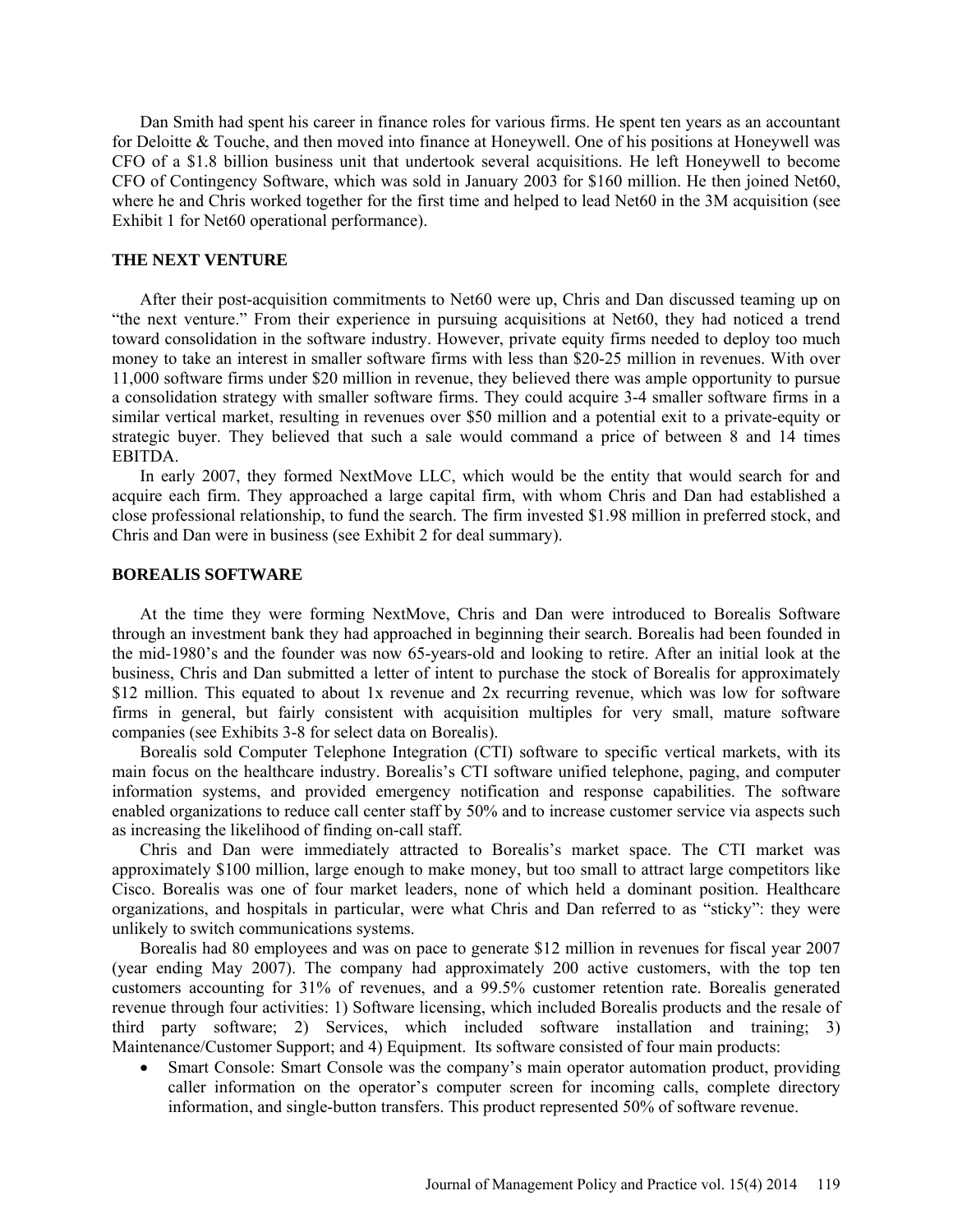- Smart Web: This product allowed people to find information for themselves via the web rather than contacting an operator. Directory information from the same database used by all Borealis applications was accessible through this platform. Smart Web represented 25% of software revenue.
- Smart Speech: This was a voice-recognition product that allowed incoming calls to be answered by the system rather than a live operator. The system could then direct callers to the proper extension without human intervention. Smart Speech represented 15% of software revenue.
- eNotify: This product was an emergency notification system in which users in a pre-defined group could be notified in a particular emergency situation. This product represented 10% of software revenues.

Despite the company's success, it had inconsistent growth and profitability and was performing less than optimal in many areas. There had been little in the way of software releases and no upgrades over the previous three years. The different software products had little consistency, with different looks and fonts. Additionally, although the company did not track expenses by revenue stream, it appeared by Chris' and Dan's estimates to be losing money on its professional services segment; from their due diligence, they attributed this to the company performing a significant amount of post-installation service for free rather than billing customers for it (see Exhibits 5 and 6). At the same time, these presented opportunities for Chris and Dan to add value if they were to take over the business.

### **GO FOR IT?**

All of this had happened very quickly, and Chris and Dan wondered if this was the right opportunity or if something better might come along if they waited. Right now, their task was to figure out what the company might look like moving forward if they were to take over. Could Borealis alone provide an attractive return on \$12 million in equity, even if they were unable to make subsequent acquisitions in this industry? And what upside existed if they could execute their consolidation strategy? Was this better than potential alternative acquisitions they might find?

| <b>Revenue Source</b>           | % of Total Revenue |
|---------------------------------|--------------------|
| License                         | 24.3%              |
| Services                        | 39.1%              |
| Maintenance                     | 18.4%              |
| Hardware                        | 18.1%              |
| <b>Cost of Sales</b>            | % of Rev. Source   |
| License                         | $4.3\%$            |
| Services                        | 68.3%              |
| Maintenance                     | $16.9\%$           |
| Hardware                        | 80.6%              |
| <b>Operating Expenses</b>       | % of Total Revenue |
| <b>Product Devt</b>             | $12.4\%$           |
| Sales                           | 14.2%              |
| Marketing                       | $6.7\%$            |
| G&A                             | 4.1%               |
| <b>Total Operating Expenses</b> | 37.3%              |

# **EXHIBIT 1 SELECTED NET60 OPERATING RATIOS**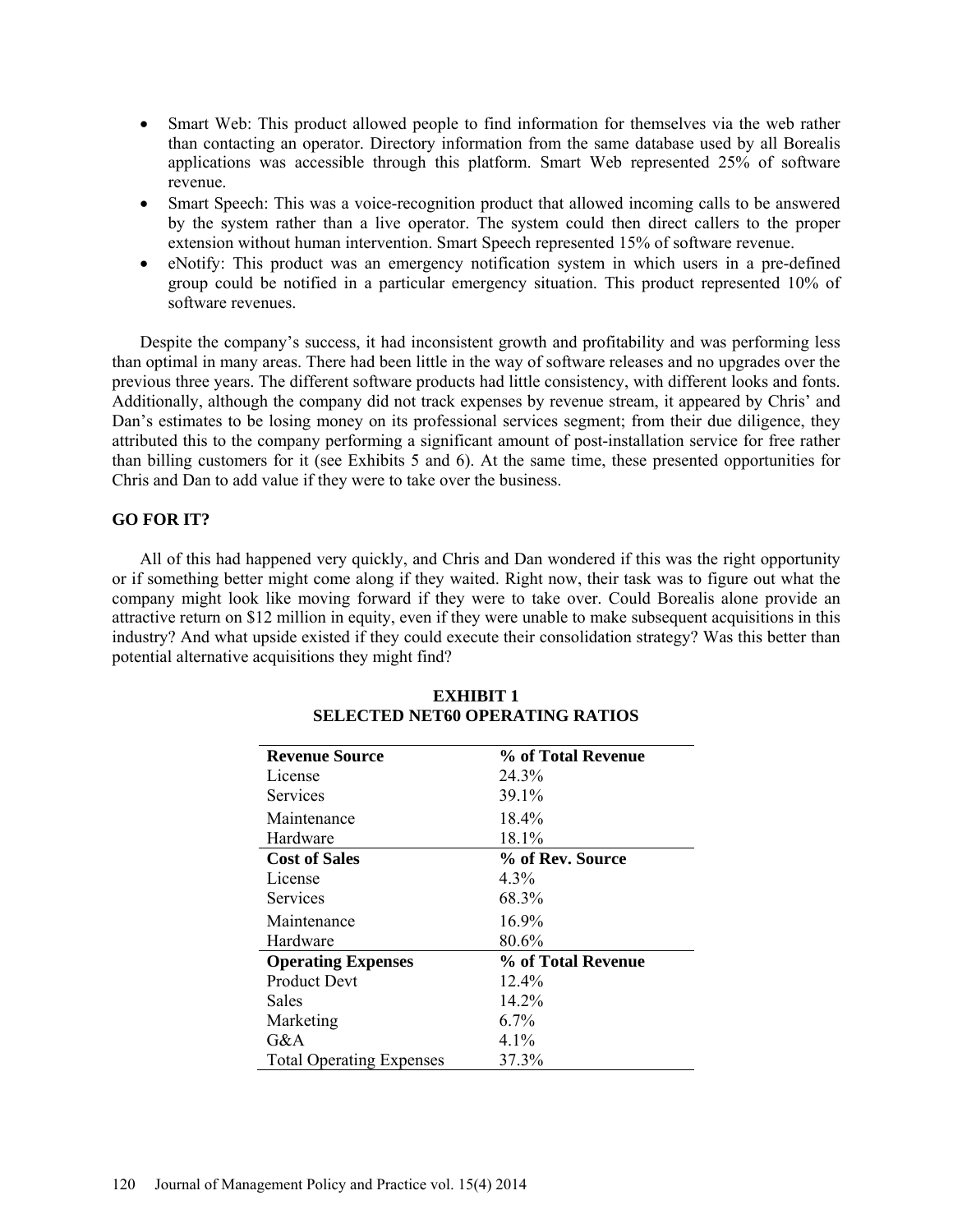# **EXHIBIT 2 CIBC DEAL SUMMARY**

|                       | <b>Total Investment</b> | Ownership $\%$ | Type                |
|-----------------------|-------------------------|----------------|---------------------|
| <b>CIBC</b>           | \$1,980,000             | 79.2%          | Preferred Stock     |
| Management            | \$20,000                | $0.8\%$        | Preferred Stock     |
| Carried Interest Pool |                         | $20.0\%$       | <b>Common Stock</b> |

# **EXHIBIT 3 BOREALIS PAST INCOME STATEMENTS**

|                    |             |             | <b>FY07</b> |                  |  |
|--------------------|-------------|-------------|-------------|------------------|--|
| \$ (000)           | <b>FY05</b> | <b>FY06</b> | 8 Months    | 12 Months (est.) |  |
| Gross Sales        | 9,474       | 11,915      | 7,778       | 13.255           |  |
| Net Sales          | 8,668       | 11,027      | 7,145       | 12,355           |  |
| Growth Rate        |             | 27%         | $6\%$       | 12%              |  |
| Gross Profit       | 5,235       | 7,073       | 4,354       | 7,810            |  |
| Gross Profit %     | $60.4\%$    | 64.1%       | 60.9%       | 63.2%            |  |
| Operating Income   | (929)       | 660         | 49          | 899              |  |
| Operating Income % | $(10.7\%)$  | $6.0\%$     | 0.7%        | 7.3%             |  |
| <b>EBITDA</b>      | (631)       | 1,000       | 289         | 1,259            |  |
| EBITDA %           | $(7.3\%)$   | $9.1\%$     | $4.0\%$     | $10.2\%$         |  |

## **EXHIBIT 4 BOREALIS PAST BALANCE SHEETS**

| 5/31/05 | 5/31/06 | 1/31/07 | Est. Closing $2/28/07$ |
|---------|---------|---------|------------------------|
| 1,512   | 1,680   | 2,397   | 1,887                  |
| 1,767   | 2,780   | 2,465   | 2,464                  |
| 429     | 419     | 677     | 675                    |
| 157     | 237     | 307     | 295                    |
| 3,885   | 5,116   | 5,846   | 5,321                  |
| 591     | 615     | 688     | 688                    |
| 74      | 36      | 45      | 59                     |
| 4,530   | 5,767   | 6,579   | 6,068                  |
|         |         |         |                        |
| 71      | 152     | 109     | $\overline{0}$         |
| 211     | 238     | 287     | 250                    |
|         | 38      | 20      | 20                     |
| 257     | 323     | 269     | 300                    |
| 216     | 216     | 102     | 102                    |
| 1,296   | 1,606   | 2,381   | 2,400                  |
| 3,208   | 3,406   | 3,334   | 3,636                  |
| 5,259   | 5,979   | 6,502   | 6,708                  |
| 83      | 66      | 148     | $\theta$               |
| (812)   | (278)   | (71)    | (640)                  |
| 4,530   | 5,767   | 6,579   | 6,068                  |
|         |         |         |                        |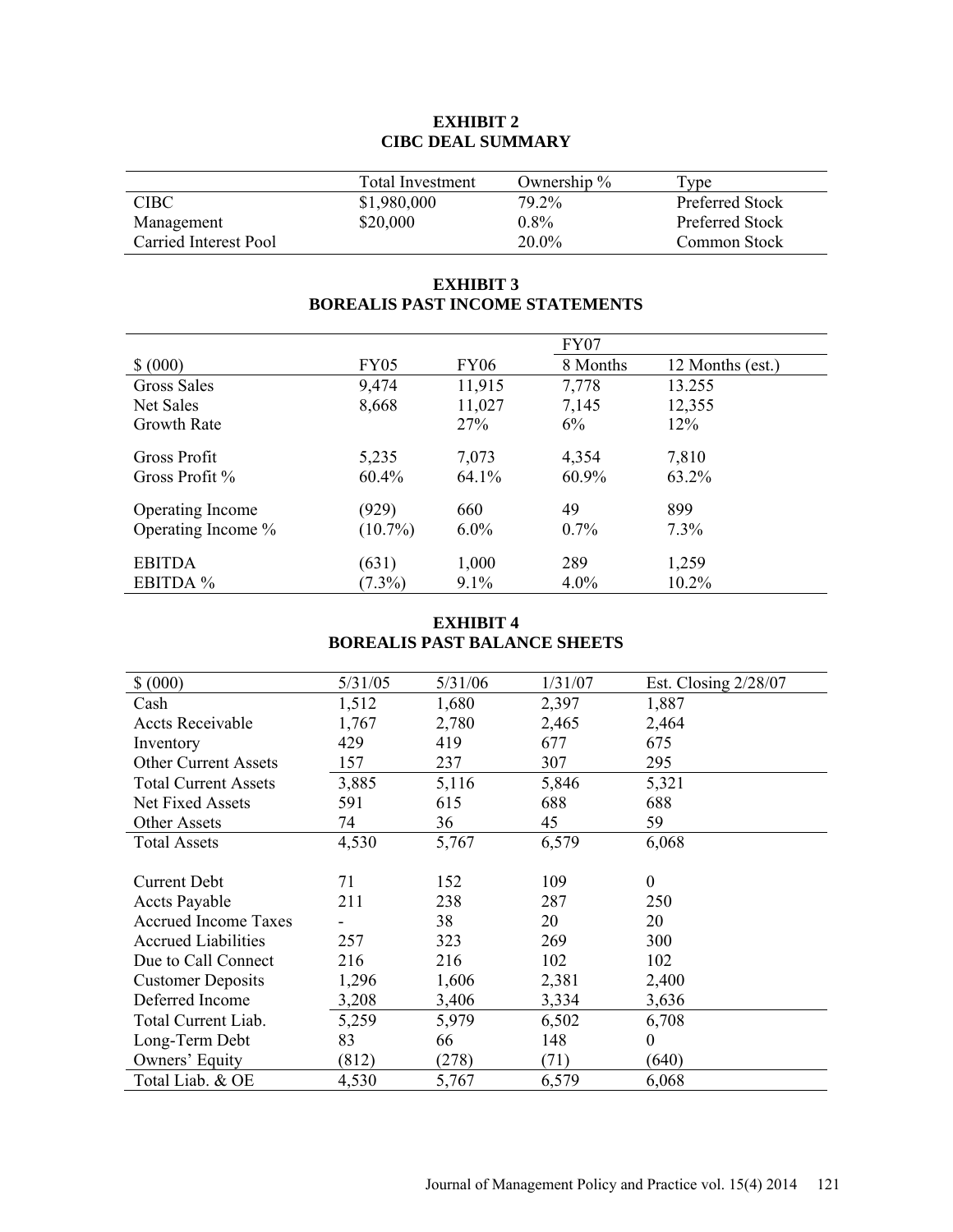# **EXHIBIT 5 BOREALIS REVENUE BY CATEGORY**

|                    |             |             | FY07     |                  |
|--------------------|-------------|-------------|----------|------------------|
| \$ (000)           | <b>FY05</b> | <b>FY06</b> | 8 Months | 12 Months (est.) |
| License            | 3,450       | 4,723       | 2,648    | 5,473            |
| <b>Growth Rate</b> | (35%)       | 37%         |          | 16%              |
| Services/Training  | 1,496       | 1,953       | 1,211    | 1,881            |
| <b>Growth Rate</b> | (23%)       | 31%         |          | (4%)             |
| Maintenance        | 3,670       | 4,431       | 3,329    | 5,109            |
| <b>Growth Rate</b> | 20%         | 21%         |          | 15%              |
| Equipment          | 858         | 808         | 379      | 792              |
| Growth Rate        | (45%)       | (6%)        |          | (2%)             |

## **EXHIBIT 6 BOREALIS COST OF SALES BY CATEGORY**

|                   |             |             | FY07     |                  |
|-------------------|-------------|-------------|----------|------------------|
| \$ (000)          | <b>FY05</b> | <b>FY06</b> | 8 Months | 12 Months (est.) |
| License           | 256         | 357         | 231      | 468              |
| Services/Training | 1,900       | 2,284       | 1,772    | 2,752            |
| Maintenance       | 678         | 720         | 520      | 780              |
| Equipment         | 599         | 593         | 268      | 545              |

### **EXHIBIT 7 BOREALIS EXPENSE ADJUSTMENTS**

| \$ (000)                    | FY <sub>06</sub> | $FY07 - total (est.)$ | Projected Expense |
|-----------------------------|------------------|-----------------------|-------------------|
| Owner Salary/Bonus/Benefits | 461              | 892                   | 240               |
| <b>Trade Show Expenses</b>  | 150              | 120                   | 75                |
| Legal Fees                  | 130              | 130                   | 100               |
| Hiring Expenses             | 100              | 85                    | 65                |
| <b>Consultant Expense</b>   |                  | 20                    |                   |
| <b>Marketing Brochures</b>  |                  | 10                    |                   |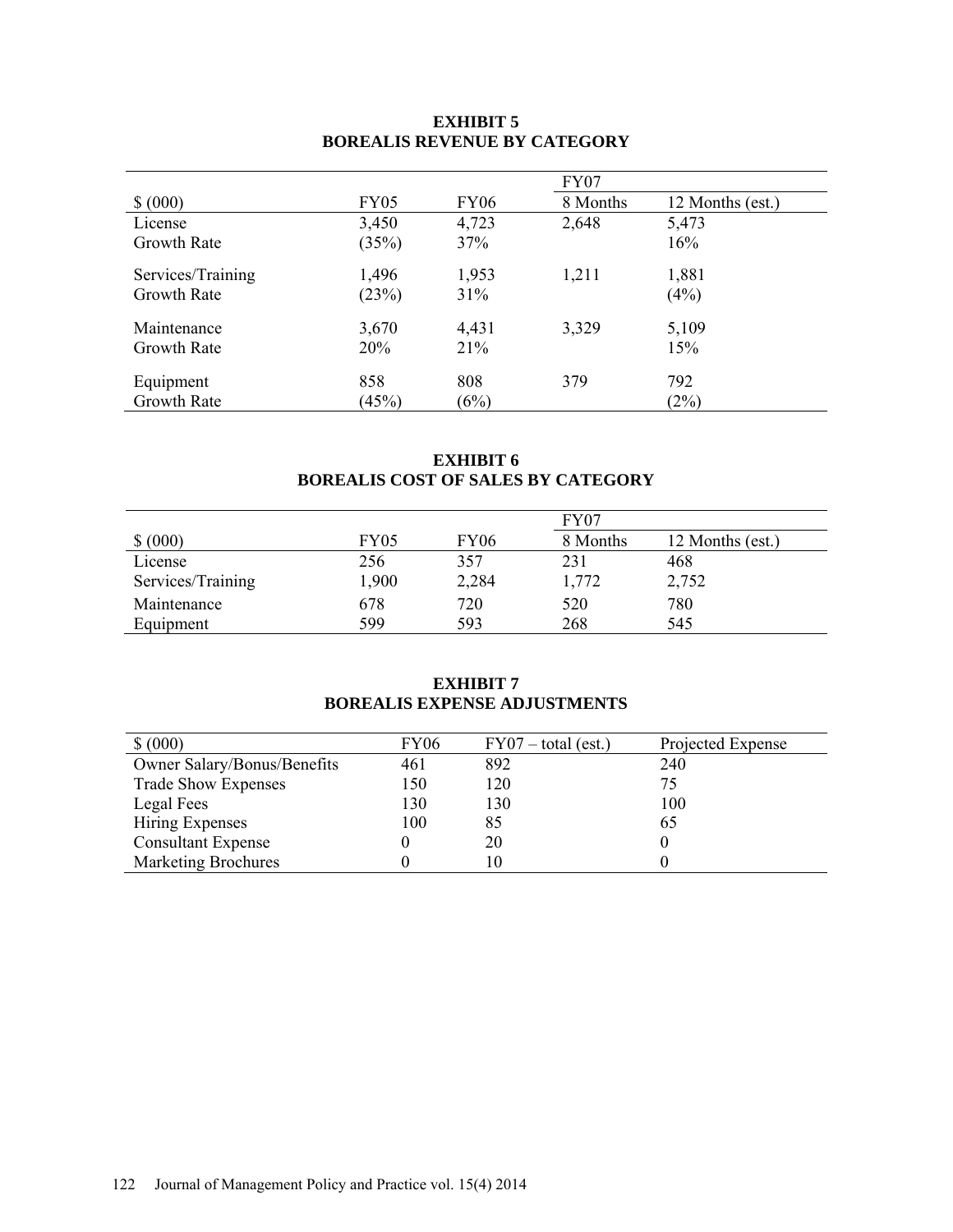| Customer                   | FY06(000's) | $\frac{0}{0}$ |
|----------------------------|-------------|---------------|
| А                          | 775         | 7.03%         |
| Β                          | 430         | 3.90%         |
| $\overline{C}$             | 357         | 3.24%         |
| D                          | 336         | 3.05%         |
| E                          | 333         | 3.02%         |
| F                          | 289         | 2.62%         |
| G                          | 251         | 2.28%         |
| H                          | 232         | 2.10%         |
|                            | 211         | 1.91%         |
|                            | 211         | 1.91%         |
| <b>Total Top Customers</b> | 3,425       | 31.06%        |

## **EXHIBIT 8 BOREALIS SALES BY CUSTOMER**

## **TEACHING NOTE**

#### **Purpose**

This case was written to fill a gap in case studies for entrepreneurial finance courses: one that puts students in the position of projecting financials to make a decision. The case provides financial details for a software company that two entrepreneurs are looking to acquire, and students are asked to normalize and project financials and to project an exit value to assist them in evaluating the opportunity. A major point of learning for students is in the fact that there are many directions they can take in their projections, so they are forced to make their own assumptions. This is a level of ambiguity with which most students are unfamiliar and uncomfortable, and it provides the instructor an opportunity to demonstrate how approach is more important than coming up with the "right" answer.

### **Case Questions**

- 1. Using the information given in the case along with the estimated 2007 income statement numbers, prepare an adjusted/normalized 2007 income statement for Borealis. What is the EBITDA multiple based on your adjusted EBITDA?
- 2. Using the information given in the case, project five years of income statements using the Excel spreadsheet. What assumptions did you use?
- 3. Estimate an exit value in Year 5. What is the total accumulated cash over the five-year period? At a \$12 million purchase price, what is the projected IRR?
- 4. Should Chris and Dan move forward with the acquisition? Why or why not?

### **Classroom Strategy**

An effective strategy for this case is to have students read the case before class and then work in groups for 45-60 minutes during class to do the analysis. It is best to provide students with an Excel spreadsheet template (see Exhibit TN-1; this is an example of a completed spreadsheet, but the instructor can easily create a blank spreadsheet in Excel with just headings and no numbers). However, the instructor should give few instructions at the beginning of class on how to approach making adjustments to the 2007 income statement and developing pro formas. It will generally take the groups ten or fifteen minutes (along with a question or two for the instructor) to figure out the approach they will take. The instructor can monitor progress and leave about 30-40 minutes to go through the projections and other discussion points with the class. Instructors can expect to spend approximately 75-90 minutes total on the case if it is done as an in-class case study.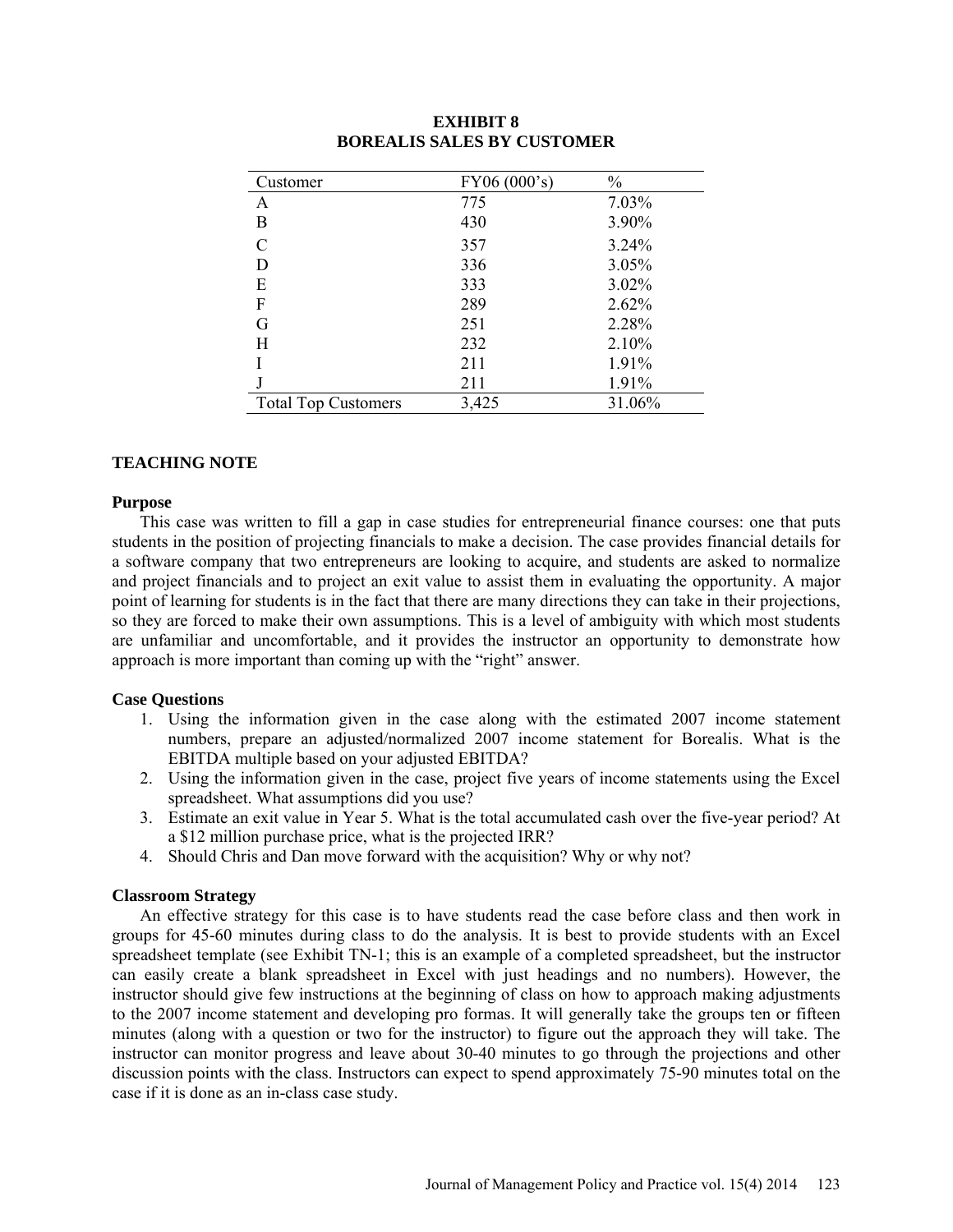#### **Case Analysis**

There is a lot of information given in the exhibits, some of which is relevant to this analysis and some of which is not. This is intentional, as it gives students the challenge of sifting through the numbers, just as they would have to do if they were performing due diligence on an actual acquisition target. Additionally, it is important to point out to students (even before they begin their analysis) that there isn't one correct answer; it is their approach that is important. To that end, the analysis that follows in this teaching note provides one set of assumptions and the logic behind them, but instructors and students can certainly come up with and justify other approaches as well.

### *Question 1: Adjusted/Normalized 2007 Income Statement*

Looking at the exhibits in the case, the two most glaring adjustments that need to be made are in the gross margin on Service (Exhibits 5 and 6) and in the Operating Expenses (Exhibit 7). From their previous experience at Net60 (Exhibit 1), Chris and Dan knew that software firms should generate an approximately 30% margin on service. What Chris and Dan found in their due diligence is that Borealis was that they didn't realize they were losing money on this; they were simply not charging for most postinstallation service even though the expense of service was being incurred. While this would take time to correct, they thought they could eventually do so. Pricing service to generate a 30% margin on \$2,752,000 of costs would increase the service revenue from \$1,881,000 to \$3,931,000 (see TN-1).

Looking at Exhibit 7, Chris and Dan expected to reduce operating expenses by \$777,000. This is something that can take immediate effect if they go ahead and purchase the business. The instructor can note here how common it is in small business for an owner to either over- or under-compensate herself/himself and accumulate other expenses that would not be there with more professional management in place. These added expenses essentially reduce the acquisition price by decreasing EBITDA.

Together, these adjustments would increase EBITDA by about \$2.8 million and EBITDA percentage from 10.2% to 28.4%, which is far closer to the 34% average among software firms noted in the Stern School of Business study on margins<sup>1</sup>. At an EBITDA of \$4 million, the acquisition multiple goes down from 12 to 3, indicating the potential for Chris and Dan to create significant value in Borealis simply by implementing changes in pricing and spending to reflect more normal industry practices.

Of course, there are other changes that could be made and that students will ask about. One is that the proportion of revenue generated by Net60 through licensing, service, maintenance, and equipment is significantly different than Borealis. Some students will want to adjust revenues to those percentages, which is okay. However, we don't know if it is reasonable to expect this given that Borealis operates with a different customer base. Another is that Net60's costs for licensing and equipment (4.3% and 80.6%) are also different than Borealis's (8.6% and 68.8%). It would certainly be reasonable to change these, but they would have minimal impact as they result in relatively small changes in dollars and more or less offset each other.

#### *Question 2: Pro Formas*

Once students have made assumptions about what "normal" operating performance would be, they can start to build out income statements for the next five years. In Exhibit TN-1, the main assumptions used in the pro formas are as follows:

- Revenue Growth  $= 10\%$  per year. It can be debated whether this is optimistic or conservative, but given revenue growth over the past two years of 27% and 12%, along with Chris' and Dan's track record, it could be argued that this is a reasonable assumption (and, of course, anything higher would create a more attractive scenario). This growth rate was assumed for the License, Maintenance, and Equipment revenue streams.
- The Service revenue stream takes five years to get pricing to a 30% gross margin. At a growth rate of 10% per year, cost of service in year 5 would be \$4,432,000, and service revenue would be \$6,632,000 to achieve a 30% margin. For lack of a better assumption, the growth in Service revenue was split equally among the five years.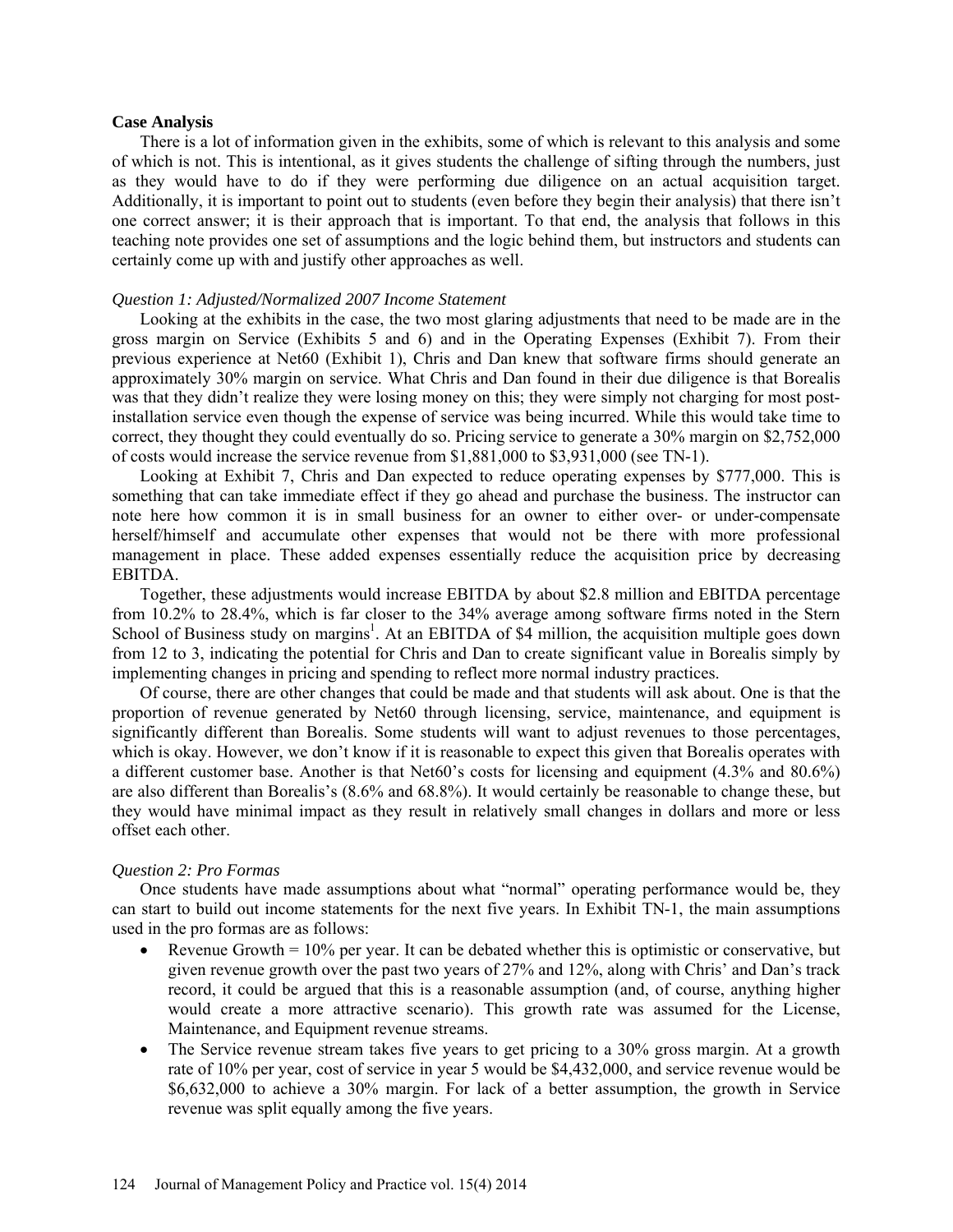- Cost of sales for Licensing, Maintenance, and Equipment remained constant as a percent of each revenue stream (so each one increased by 10% per year).
- Operating Expenses were based on a percent of net sales. This was set to the percent from the adjusted 2007 income statement  $(\$6,134,000/\$14,405,000 = 42.6\%$ ).
- Depreciation/Amortization remained constant each year at \$360,000 (based on 2007 numbers).

While these assumptions are relatively simple, the instructor can stress to students that in reality, assumptions don't need to be overly complex – they just need to be justifiable. The instructor can also show the students how to perform sensitivity analysis by assuming different growth rates, different growth in pricing of services, and/or different operating expenses. This will show students the level of risk in missing target growth rates, etc.

#### *Question 3: Accumulated Cash, IRR*

If we use EBITDA as a proxy for cash, the total accumulated cash from Exhibit TN-1 over the fiveyear period is \$24.3 million. If we assume an exit value of 12 x EBITDA, the exit value in year 5 would be  $12 \times $6,233,000 = $74.8 \text{ million}$ , for a total of  $$24.3 + $74.8 = $99.1 \text{ million}$ . At an investment of \$12 million, this comes out to a projected IRR of 53%.

The instructor can demonstrate different scenarios here as well. For instance, even at only a 3% revenue growth rate, the accumulated cash is \$74.6 million and the IRR is 44%; this illustrates how significant the opportunity is for implementing pricing changes in service and changes in operating expenses. Additionally, if Chris and Dan are able to make a second acquisition in this industry with similar financial potential, there is even more upside to acquiring Borealis.

#### *Question 4: Should They Make the Acquisition?*

There isn't a right or wrong answer here either, but with the potential financial upside and Chris' and Dan's experience, it seems like a good bet. Also, with the limited information given in the case, Borealis is in an attractive market with products that add significant value to its customers, has high customer retention, is somewhat protected from competition, and has revenues spread out among customers (see Exhibit 8). If Chris and Dan can implement the changes in service pricing and the changes in operational expenses and simply maintain the customer base Borealis currently has, they can create significant value without growing the company at all. And, if they are able to make additional acquisitions that have the same type of upside, this could be an even larger opportunity.

#### **Epilogue**

Chris and Dan decided to close the deal and took over Borealis in March of 2007. Between March 2007 and February 2009, Borealis acquired four additional companies (including Borealis, these companies generated \$41 million in revenue at the time of acquisition). They invested a significant amount of capital into technology upgrades and product consistency. They also spent a great deal of effort on employee morale post-acquisition, through surveying employees, implementing employee suggestions, and offering all employees stock options.

In early 2010, they introduced a product called Borealis Connect, which was created as a pager replacement. This product allowed pages to be sent to a mobile phone and would disable the phone until the user acknowledged that he/she received the page (eliminating the possibility for someone to claim they didn't receive a page when in fact they did). This product caught on quickly with hospitals and also caught the eye of strategic partners who needed a product to supersede actual pagers.

In March of 2011, Borealis was acquired for \$162.5 million. At the time, the five acquired companies that were now Borealis were generating \$60 million in revenue and approximately 22% EBITDA margins.